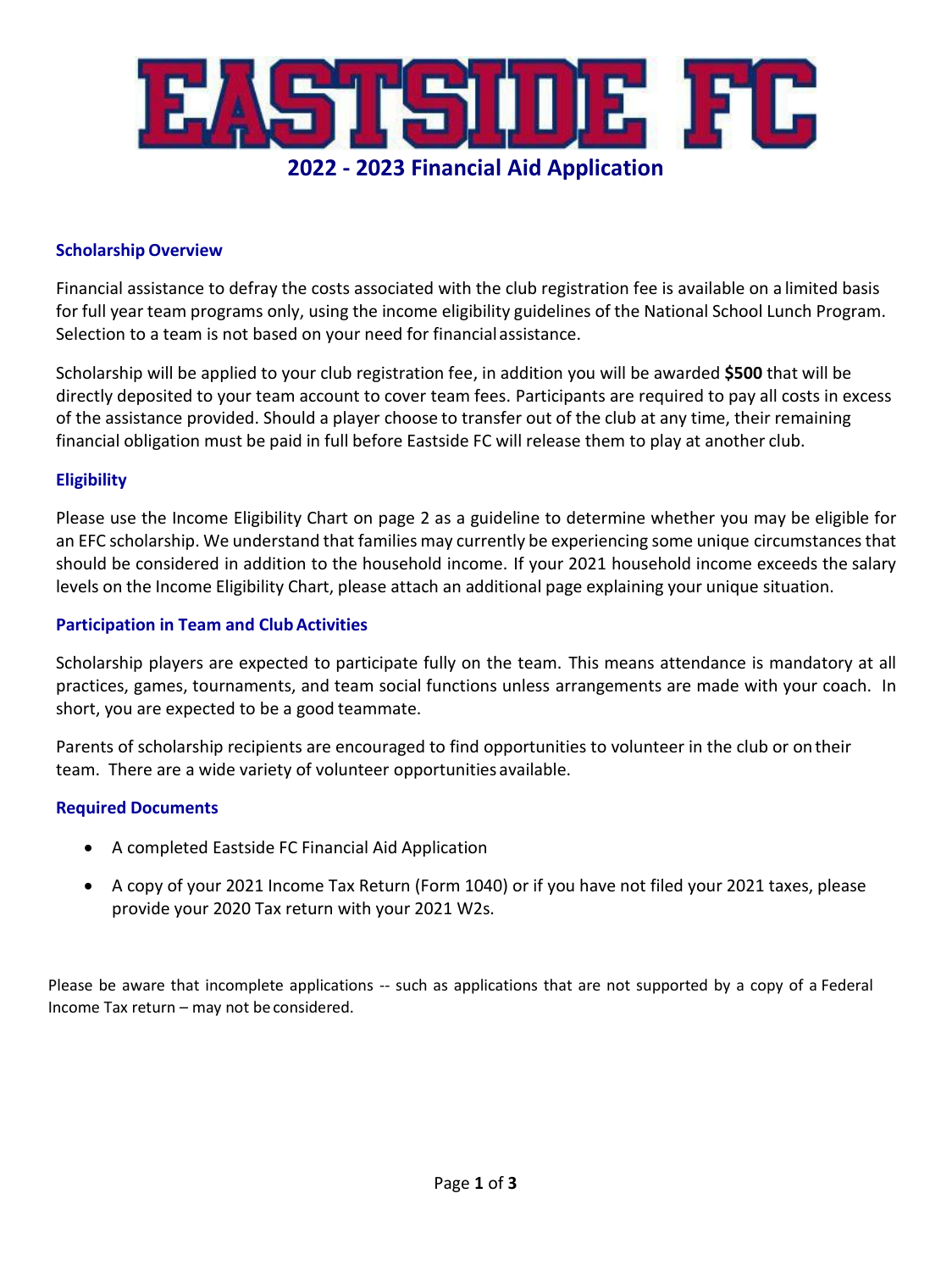

# **Submission Deadline**

# *All applications for scholarships must be received by the end of yourtryout.*

Mail applications and necessary attachments to:

EFC Scholarships, P.O. Box 284, Preston, WA 98050

Please mail in sufficient time for receipt by the end of tryouts.

Alternatively, you can scan this application plus the required income verification tax documents and email them t[o efcbelinda@gmail.com.](mailto:efcbelinda@gmail.com)

#### **Notification of Financial AidAvailability**

You will be informed whether or not financial assistance is available prior to team registration should your child be selected. This enables parents to make an informed decision regarding their ability to make the financial commitment required to participate on the team.

#### **2021-22 Income Eligibility Guidelines. National School Lunch Program**

| <b>Household Size</b>         | Annual<br><b>Adjusted</b><br><b>Gross Income</b> |        | <b>Monthly</b><br>Household<br>Adj. Gross<br><b>Income</b> |       |
|-------------------------------|--------------------------------------------------|--------|------------------------------------------------------------|-------|
| 1                             | \$                                               | 23,828 | \$                                                         | 1,986 |
| 2                             | \$                                               | 32,227 | \$                                                         | 2,666 |
| 3                             | \$                                               | 40,626 | \$                                                         | 3,386 |
| 4                             | \$                                               | 49,025 | \$                                                         | 4,086 |
| 5                             | \$                                               | 57,424 | \$                                                         | 4,786 |
| 6                             | \$                                               | 65,823 | \$                                                         | 5,486 |
| 7                             | \$                                               | 74,222 | \$                                                         | 6,186 |
| 8                             | \$                                               | 81,621 | \$                                                         | 6,886 |
| Each Additional Member Add: + | \$                                               | 8,399  | \$                                                         | 700   |

Submission Deadline By the end of child's tryout sessions.

# Send Application & IRS Form 1040

to: EFC Scholarships P.O. Box 284 Preston, WA 98050

Alternatively, scan all documents and email to:

[efcbelinda@gmail.com](mailto:efcbelinda@gmail.com)